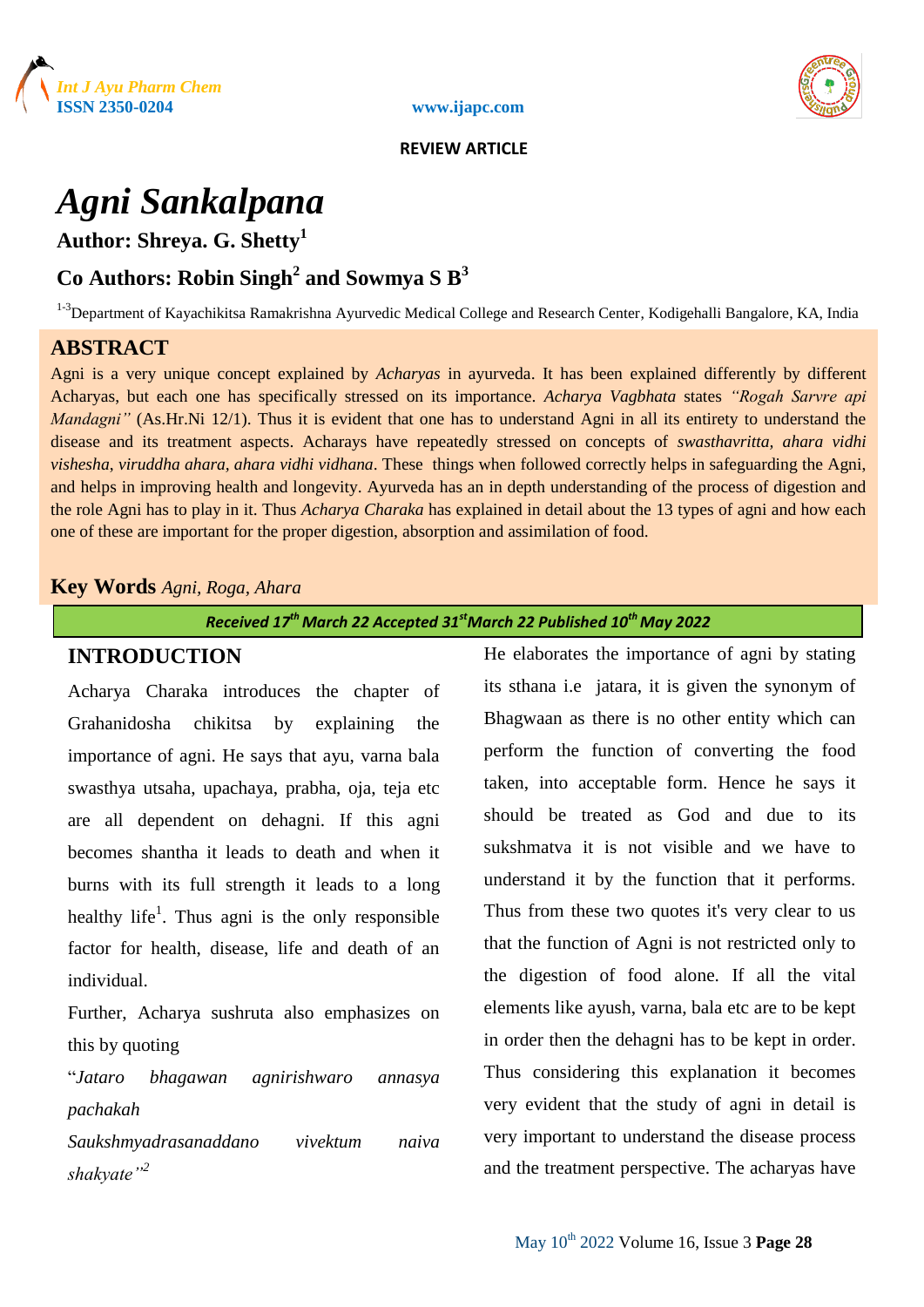





#### **REVIEW ARTICLE**

a difference of opinion when it comes to number of agni's Acharya Sushruta have told that there is only one agni and they have simulated it to pitta and its types<sup>3</sup> whereas Acharya Charka has mentioned there are 13 types of Agni 1. Jatharagni; 5 Bhutagni, 7 Dhatwagni<sup>4</sup>

**Definition of Agni:** Agni is defined as "*Nayate parin Amayateeti ''* that which brings about the transformation of the consumed food of vijaateeya origin (incompatible) into sajateeya form (Compatible). Thus the scope of understanding of Agni is huge as from this we understand that agni is the hetu for poshana of Deha . If it is not working properly it won't be able to transform the food and nourishment cannot be derived from Apakwa annarasa.

**Synonyms of Agni :** There are 61 synonyms of agni explained in shabdakalpadruma they are Shuchi, Vaishwanara, Tanoonpata, Amivachantana, Damunasa, Vishwambhar, Rudra, Tejasa, Shikhi, Anala, Vanhi etc.

#### **Relation between Agni and Pitta:**

Marichi uvachya: "*Agnireva sharire pittantargate kupitakupitah shubhashubhani karoti(5*

Here it's described as Agni is pittantargata i.e it is in the adhishtana of pitta dosha, when vitiated it does ashubha karya and when it is in normalcy it does shubha karya, here shubha karya can be taken as its prakruta karma of Pakti, darshan, shaurya, ruchi etc. However the chakrapani tika for the same explains the meaning of pittantargata as *Jwaladiyukta vanhi* i.e it discharges the same functions of the agni that we see outside. It is kept in the body in the form of Ushma (heat). This ushma is kept along with pitta.

The fact that Agni and pitta are different can be explained by giving a few illustrations:

1. *Pittenagnimandyasya grahaniadhyaya vakshyamantvat* i.e it is explained in Grahani adhyayay that due to pitta vitiation agnimandya occurs and which further causes pittaja Grahani.

*2. Pittaharsya sarpisho agnivardhanatvenouktatvat* ; the sarpi which has the quality of pitta shamana is an excellent drug for the purpose of agni vardhana.

3. Pachaka pitta when it does the tyag of its drava swarup(tyakta dravatva) it does the dharana of agni swarupa and once its function is done it comes back to its drava form.

4. Ajaapeya and Matsya do pitta vruddhi, however they do not do vardhana of Agni.

5. Diwaswap causes prakopa of pitta but does agni shamana.

Thus from all of the above we understand that pitta due to its agneatva does the function of dahana and pachana etc. hence it's clear that Pitta and Agni are kept only together in ashrayashrayi bhava and they are two different entities.

When agni and pitta are two different entities the question arises what was the purpose of calling them Abheda

It is explained in the dalhana teeka it says;

"*Tadrasaveeryadigunopadhiyuktasya pittasya chikitsadwarena agnichikitsa karayet darshanartham"<sup>6</sup>*

May 10th 2022 Volume 16, Issue 3 **Page 29**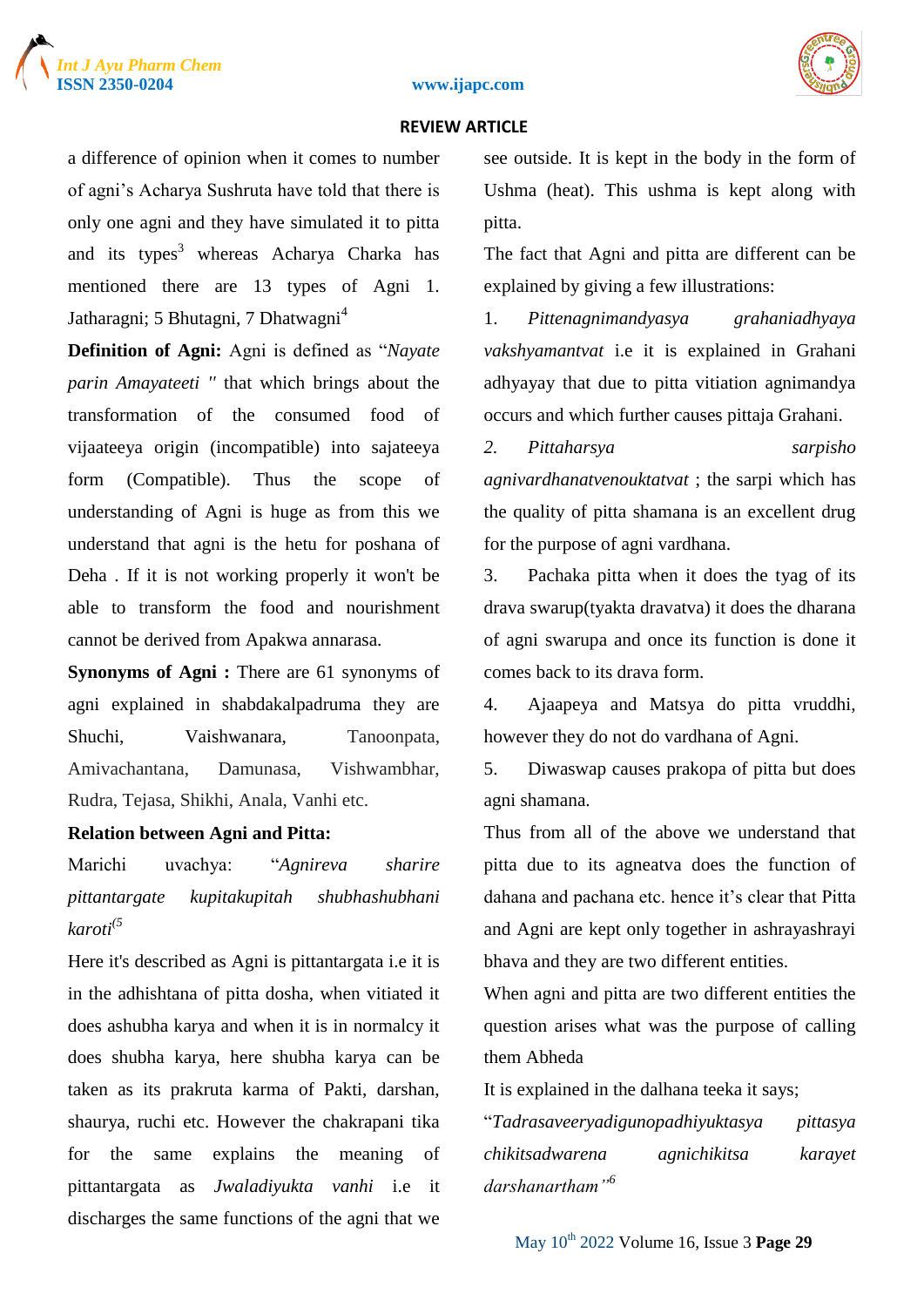



#### **ISSN 2350-0204 www.ijapc.com**

#### **REVIEW ARTICLE**

For the purpose of agni chikitsa we have to understand the gunas of pitta and agni. Since both have same gunas treating pitta will treat agni. Thus they are considered abheda for the purpose of chikitsa.

#### **Types of Agni:**

The detailed classification about types of agni is given by Acharya Charaka; he has mentioned about 13 types of Agni 1 Jatharagni, 5 Bhutagni and 7 Dhatwagni.<sup>7</sup>

Acharya Sushruta he explains about 5 types of agni i.e Pachakagni, Ranjakagni, Alochakagni, Bhrajakagni, Sadakagni<sup>8</sup>

Acharya Vaghbhta explains only one type of agni which is located between amashaya and pakwashaya, in spite of being panchabhutatmaka it is tejas guna pradhan.It has left its drava guna(tyaktadravatva).Since it has involved in the panchanadi karma it derives the synonym of Agni. This pachaka pitta which gives bala to the other types of pitta is called as agni by vagbhata $^9$ .

#### **Awastha of Agni:**

While explaining the state of agni it is said that, when the nabi mandala stith Samana vayu remains sthir in this own sthana, then the Jatharagni remains in Sam avastha.

When this agni goes into the viparith marga it becomes Vishama. When it gets affected by pitta it becomes tikshna and when it get avruth by kapha it becomes manda $10$ 

#### **Physiology of Digestion :**

#### **Jatharagni Paka :**

The ingested food is pulled into the kostha by the pulling action of prana vayu.

The snehamsha in the food and kledaka kapha imparts klinnata to the ingested food making it mrudu and into bolus form.

The agni which is ignited further by Samana vayu acts on this anna. Now the ahara which is taken in proper time and in proper proportion gets digested by samagni imparting health and longevity.

As this process of digestion happens by Jatharagni the food ingested goes through 3 Awasthapaka.

● Ingested food as it passes through the first stage of digestion there is a udirna of kapha which happens in the form of phena bhuta . This gives a bolus form to the anna and the ann attains madhuri bhava; this is the prathama avastha paka called madhurawastha paka.

In case the ingested food is devoid of Madhura rasa then there will be less generation of kapha in madhurawastha paka. Due to which there will be vidaha of anna later in the 2nd avastha paka, which is the reason for the burning sensation.

● In the second avastha paka the entire annaras gets amlarasa as the ahara moves from amashaya to pachyamanashaya and the agni acts on this. This is called the amla avastha paka.

May 10th 2022 Volume 16, Issue 3 **Page 30** • In the third avastha paka the heat available in the pakwashaya is just enough to convert the kittansha into drava and ghana bhaga. Hence the adjective used here is shoshyamana vanhi and not pachyamana vanhi. As the ahara paka has already occurred now the job of removing the atirikt dravata remains.This stage is largely dominated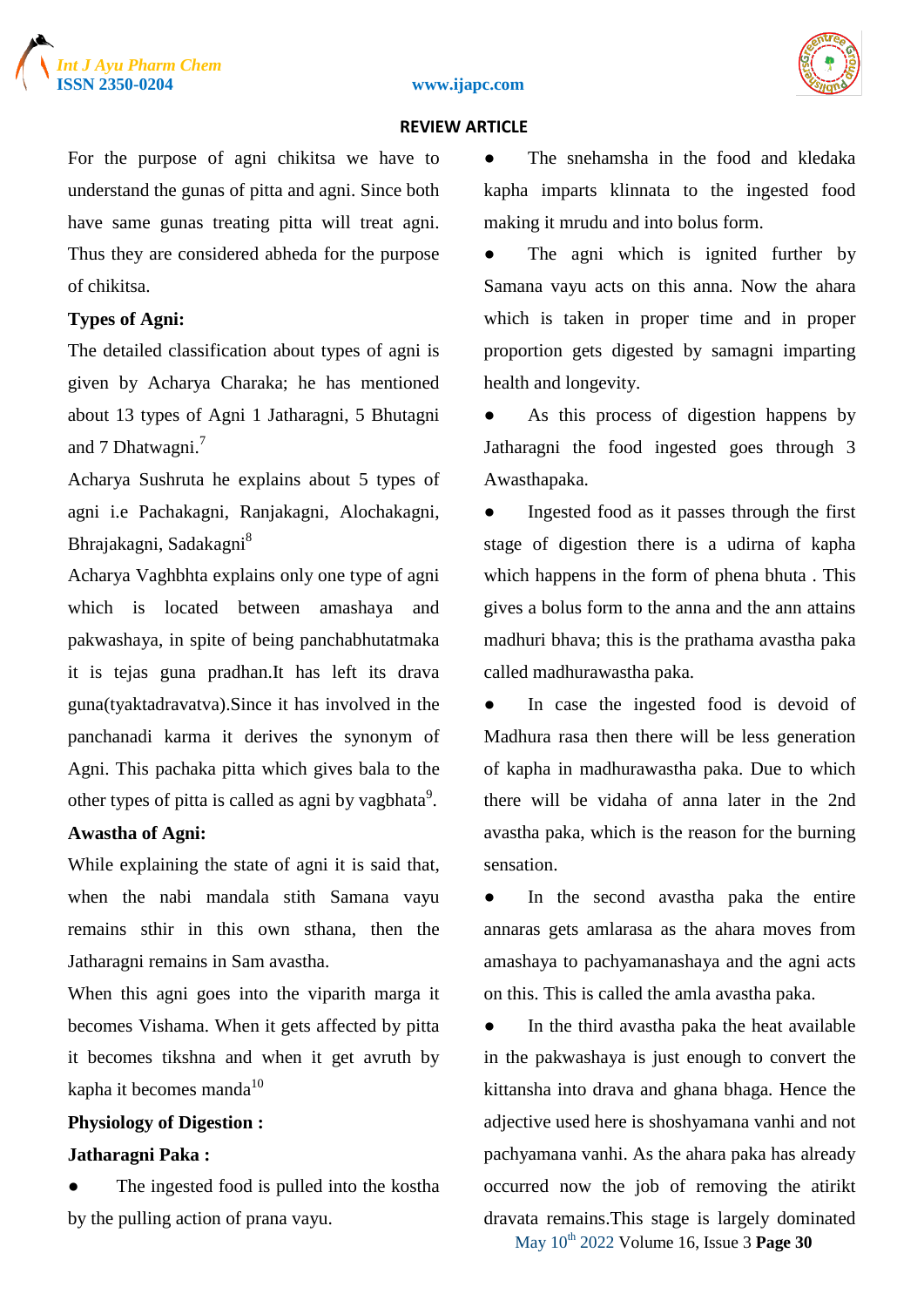

#### **ISSN 2350-0204 www.ijapc.com**



#### **REVIEW ARTICLE**

by vayu and the entire kittansha becomes katu, after which there is separation of mutra and purisha. This is the Katu avastha paka.

Thus if there is any deformity in the formed stools we have to understand that there is derangement in the functioning of vayu.<sup>11</sup>

#### **Bhutagni Paka:**

The function of Bhutagni paka is to do the nourishment of Parthivadi bhavas, with the help of panchoshma of the panchamahabhutas.Since the deha is panchabhautika, the ahara also needs to be panchabhautika and for the digestion of this panchabhautika ahara we need panchabhautika agni. This parthivadi dravya vyavasthita agni gets ignited by Jatharagni which gives bala to it. After getting sandhuikshita by Jatharagni this bhutagni starts the pachana of Parthivadi dravas leading to increase in its own gunas( formation of molecules similar to its own). The role of Bhutagni is limited to getting its similar gunas from the dravya, do the pachana of these gunas and do the poshana of those gunas in the body $12$ .

#### **Dhatwagni paka :**

As the rasa formed by the bhutagni vyapar reaches the level of Dhatwagni, it gets activated and it starts its job. Here we have to understand that this bhutagni and dhatwagni paka is going on simultaneously as the formation of Sharirasadrusha dhatus is the job of Dhatwagni and imparting the gandhatvadi guna of parthivadi mahabhuta in those dhatus is the karma of bhutagni. Thus this kriya goes on till the last molecule of the body. Now in Dhatwagni vyapar also there is formation of some kittansha (Dhatu mala) from the separated ahara rasa.<sup>13</sup>

### **CONCLUSION**

From the above discussion we can conclude, the role of agni in maintaining health and longevity is huge. This needs to be taken into consideration while examining a patient as this will give the physician a lot of clues to his problem. Again it is very important to have agni in proper time as when the food is had when the agni is sandhukshit it will help in proper digestion of food. As Acharya Charaka correctly quotes as in a yagya lack of fuel as well as too much of fuel leads to extinguishing the agni similarly both abhojana and atibhojana destroys the agni. It is very important to consider taking Hita (taking food once the earlier food is digested) and Mita (matravat) ahara for maintaining the agni.